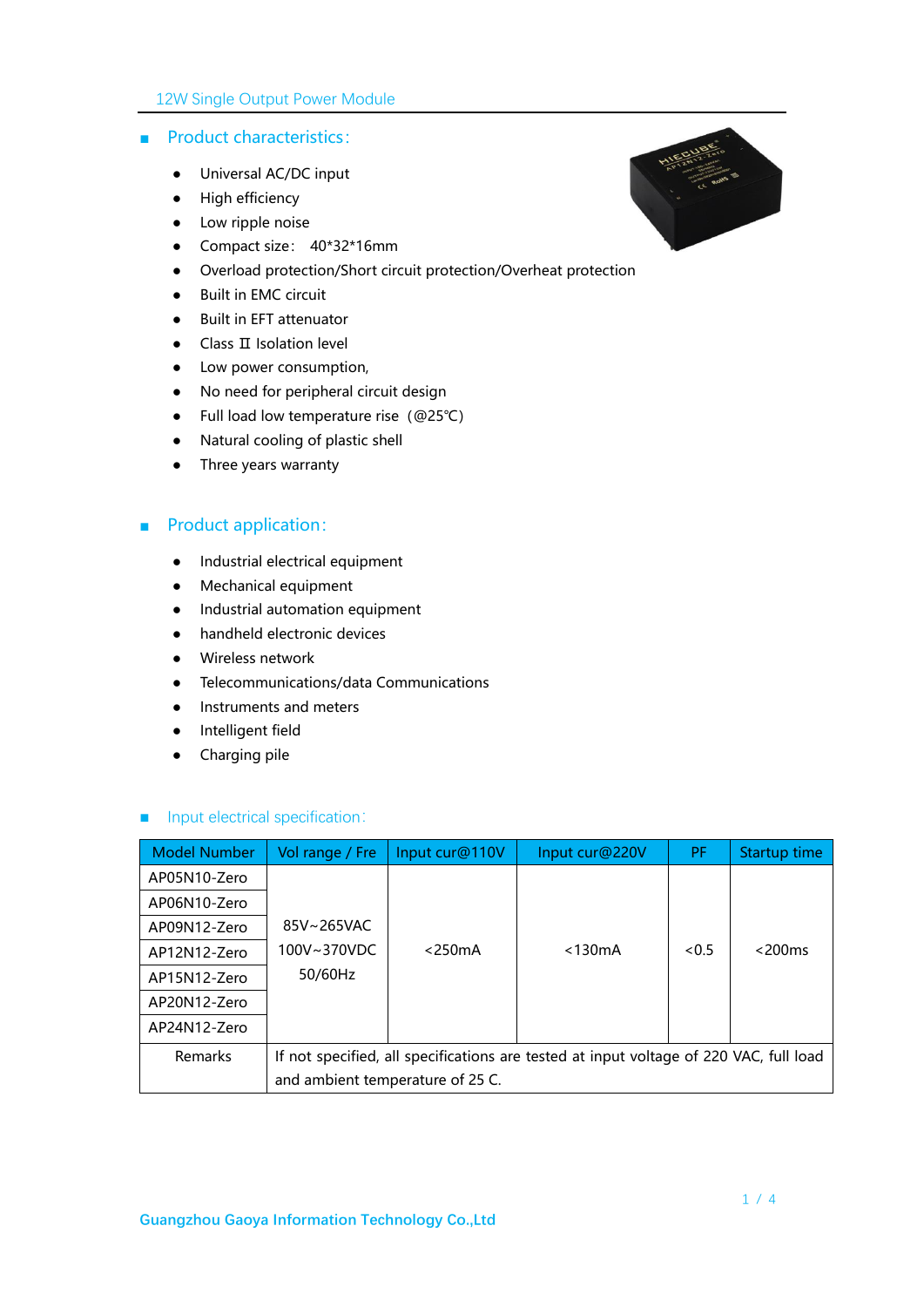# 12W Single Output Power Module

| <b>Model Number</b> | Voltage                                                                                | Current.            | <b>Rated power</b> | <b>Effic</b> | Vol accuracy |
|---------------------|----------------------------------------------------------------------------------------|---------------------|--------------------|--------------|--------------|
|                     |                                                                                        |                     |                    | (Typ)        |              |
| AP05N10-Zero        | 5V                                                                                     | 2000 <sub>m</sub> A |                    | 80%          |              |
| AP06N10-Zero        | 6V                                                                                     | 1600 <sub>m</sub> A | 10W                | 82%          |              |
| AP09N12-Zero        | 9V                                                                                     | 1300 <sub>m</sub> A |                    | 84%          |              |
| AP12N12-Zero        | 12V                                                                                    | 1000mA              |                    | 84%          | ±1%          |
| AP15N12-Zero        | 15V                                                                                    | 800 <sub>m</sub> A  | 12w<br>85%         |              |              |
| AP20N12-Zero        | 20V                                                                                    | 600 <sub>m</sub> A  |                    | 85%          |              |
| AP24N12-Zero        | 24V                                                                                    | 500 <sub>m</sub> A  |                    | 85%          |              |
| <b>Remarks</b>      | If not specified, all specifications are tested at input voltage of 220 VAC, full load |                     |                    |              |              |
|                     | and ambient temperature of 25 C.                                                       |                     |                    |              |              |

# ■ Output electrical specifications:

# ■ Ripple and Noise Characteristics:

| <b>Model Number</b> | 20M Bandwidth / ripple noise                                                                 |                   | 200MBandwidth / ripple noise |                   |  |
|---------------------|----------------------------------------------------------------------------------------------|-------------------|------------------------------|-------------------|--|
|                     | (Peak to peak value)                                                                         |                   | (Peak to peak value)         |                   |  |
|                     | <b>Typ</b>                                                                                   | <b>Max</b>        | <b>Typ</b>                   | <b>Max</b>        |  |
| AP05N10-Zero        | 20 <sub>m</sub> V                                                                            | 40mV              | 40 <sub>m</sub> V            | 70mV              |  |
| AP06N10-Zero        | 20 <sub>m</sub> V                                                                            | 46mV              | 40 <sub>m</sub> V            | 70mV              |  |
| AP09N12-Zero        | 20mV                                                                                         | 46mV              | 40 <sub>m</sub> V            | 70mV              |  |
| AP12N12-Zero        | 20 <sub>m</sub> V                                                                            | 30 <sub>m</sub> V | 45mV                         | 70 <sub>m</sub> V |  |
| AP15N12-Zero        | 20 <sub>m</sub> V                                                                            | 30 <sub>m</sub> V | 45mV                         | 70 <sub>m</sub> V |  |
| AP20N12-Zero        | 40 <sub>m</sub> V                                                                            | 70 <sub>m</sub> V | 46mV                         | 85mV              |  |
| AP24N12-Zero        | 40 <sub>mV</sub><br>46mV<br>70mV<br>85mV                                                     |                   |                              |                   |  |
|                     | If not specified, all specifications are tested at input voltage of 220 VAC, full load<br>1. |                   |                              |                   |  |
| <b>Remarks</b>      | and ambient temperature of 25 C.                                                             |                   |                              |                   |  |
|                     | The oscilloscope for testing: <tektronix-tds2022c>.<br/>2.</tektronix-tds2022c>              |                   |                              |                   |  |

#### ■ EMC characteristic:

| <b>EMC</b> chara | <b>Test items</b>          | <b>Testing standard</b>                           |  |  |
|------------------|----------------------------|---------------------------------------------------|--|--|
|                  | Conducted disturbance (CE) | <b>CLASSB</b><br>EN 55032: 2015                   |  |  |
| EMI              | Radiation disturbance (RE) | EN 55032: 2015<br><b>CLASSB</b>                   |  |  |
|                  | fluctuation & flicker      | EN 61000-3-3:2013                                 |  |  |
|                  | Electrostatic discharge    | EN 61000-4-2:2009 Contact $\pm$ 4KV Air $\pm$ 8KV |  |  |
|                  | Radiated immunity          | EN 61000-4-3:2006 +A1: 2008+A2:2010               |  |  |
| <b>EMS</b>       | Pulse group immunity       | EN 61000-4-4:2012                                 |  |  |
|                  | Surge immunity             | EN 61000-4-5:2014                                 |  |  |
| CE immunity      |                            | EN 61000-4-6: 2014                                |  |  |
| Voltage sags     |                            | EN 61000-4-11: 2017                               |  |  |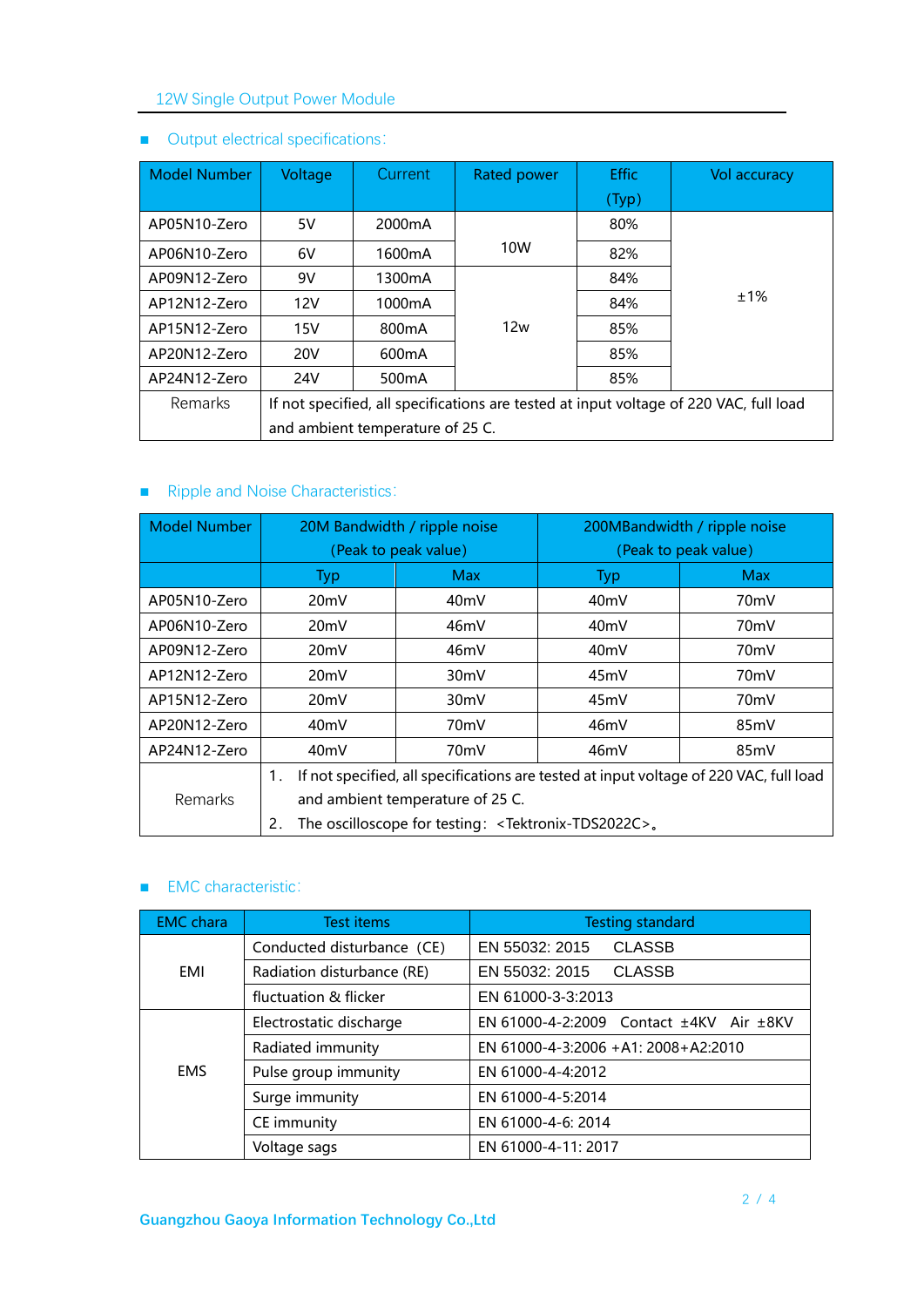### 12W Single Output Power Module

#### ■ General characteristics:

| <b>Item</b>              | <b>Working Conditions @ Conclusion</b>                   |  |  |
|--------------------------|----------------------------------------------------------|--|--|
| <b>Fre</b>               | 65KHz                                                    |  |  |
| Short circuit protection | Long-term short circuit, self-recovery                   |  |  |
| Overload protection      | > Load150%, self-recovery                                |  |  |
| Overheat protection      | Surface temperature > $90^{\circ}C$ ( $\pm 4^{\circ}C$ ) |  |  |
| withstand voltage test   | Input-Output 3000VAC /1min                               |  |  |
| Working temperature      | $-40 \sim 70^{\circ}$ C                                  |  |  |
| Weight                   | $39g (\pm 1g)$                                           |  |  |
| Size                     | 40*32*16mm                                               |  |  |
| Shell material           | High Temperature Resistant Plastic Shell                 |  |  |
| Cooling mode             | Natural cooling                                          |  |  |
| Safety grade             | CLASS II                                                 |  |  |

### ■ Design reference circuit:

1. Typical application circuit:



### 2. EMC enhanced recommendation circuit:



| Model         | <b>FUSE</b> | N <sub>TC</sub> | C2           | <b>RVD</b> | <b>LCM</b>       | C3, C4 | C <sub>1</sub> |
|---------------|-------------|-----------------|--------------|------------|------------------|--------|----------------|
| <b>Number</b> |             |                 |              |            |                  |        |                |
| AP05N10-Zero  |             |                 |              |            |                  |        |                |
| AP06N10-Zero  |             |                 |              |            |                  |        |                |
| AP09N12-Zero  |             |                 |              |            |                  |        |                |
| AP12N12-Zero  | 1A/250VAC   | $5D-9$          | 0.2uF/275VAC | 14D471K    | <b>UU9.8</b>     | 222M   | <b>CBB</b>     |
| AP15N12-Zero  |             |                 |              |            | 60 <sub>mH</sub> | 250V   | 104/50V        |
| AP20N12-Zero  |             |                 |              |            |                  |        |                |
| AP24N12-Zero  |             |                 |              |            |                  |        |                |